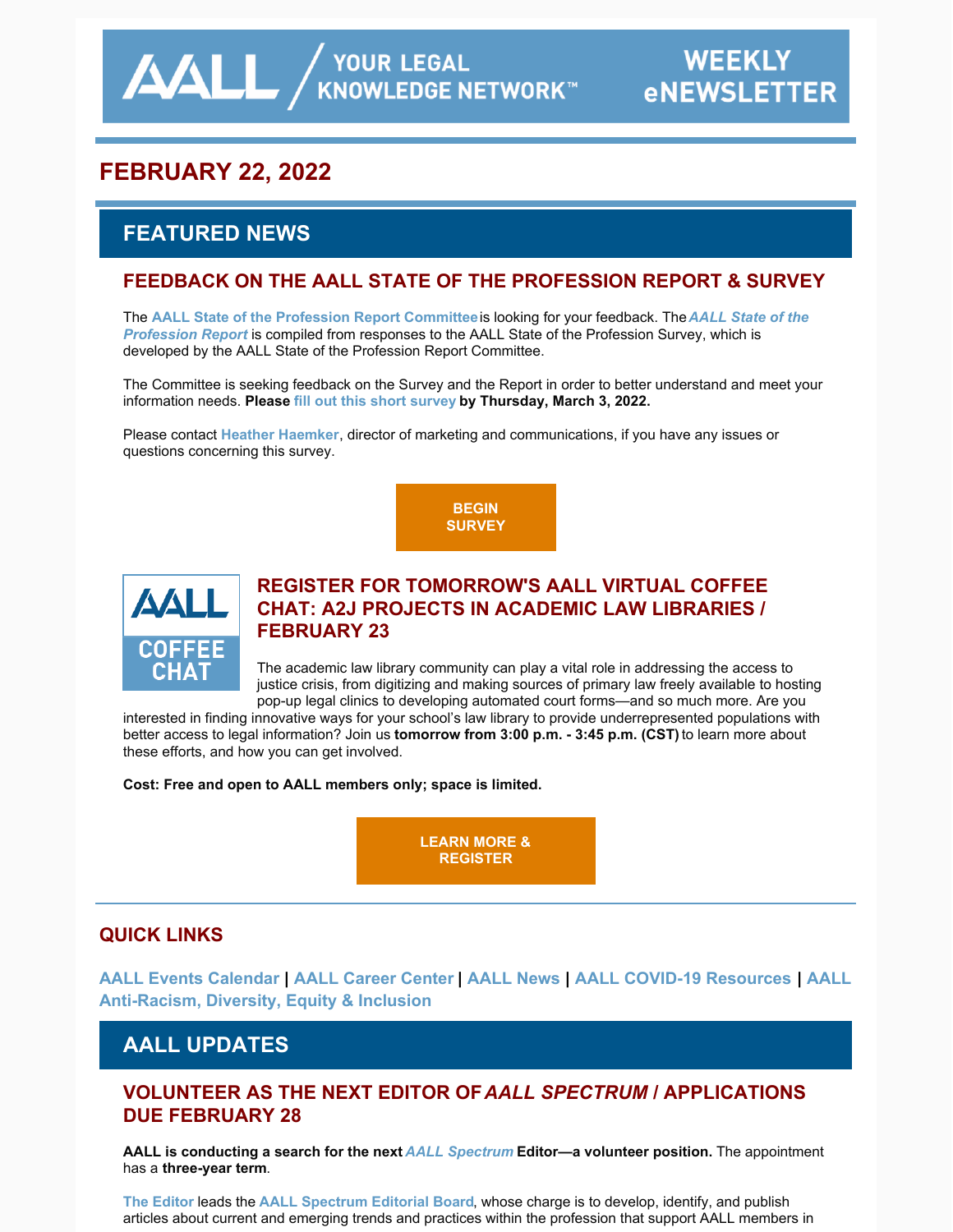their work as legal information professionals. **The application period will be open through next Monday, February 28, 2022, and interviews will be conducted via video call at the beginning of March.**

#### **TO APPLY**

Email your cover letter and resume to**Heather [Haemker](mailto:hhaemker@aall.org)**, AALL director of marketing & communications. If you have any questions, please contact Heather Haemker at 312.205.8038.

> **LEARN MORE ABOUT THE [POSITION](https://www.aallnet.org/resources-publications/publications/aall-spectrum/aall-spectrum-editor/)**

## **DEADLINE APPROACHING / 2022 AALL AWARD NOMINATIONS ARE DUE MARCH 1**

The purpose of the **AALL Awards [program](https://www.aallnet.org/community/recognition/awards-program/)** is to recognize the achievements of law librarians, institutions, and partners for significant contributions and innovation in the legal information profession. Recipients are selected by the committees/award juries and will be recognized during the **2022 AALL Annual Meeting & [Conference](https://www.aallnet.org/conference/)** in Denver.

**The deadline to nominate a colleague or company, or to self-nominate, is next Tuesday, March 1, 2022.** Nominations information and applications may be found on the individual award pages.

**LEARN MORE ABOUT AALL [AWARDS](https://www.aallnet.org/community/recognition/awards-program/)**

## **PROFESSIONAL GROWTH**

### **NEW! STRATEGIC THINKING COURSE FOR LAW LIBRARIANS**

**AALL's self-paced course**, "**Strategic Thinking for Law [Librarians](https://elearning.aallnet.org/products/strategic-thinking-for-law-librarians)**," will teach law library professionals—at any level—how to employ strategic thinking for impactful decision making. Whether you are interested in preparing for a management role or are already in a leadership position, you will come away better equipped to confidently tackle any decision (large or small), make a compelling argument, and apply influence in your organization in a way that creates optimal conditions for success.

**Cost: Members \$99 / Nonmembers \$149**

**LEARN MORE & [REGISTER](https://elearning.aallnet.org/products/strategic-thinking-for-law-librarians)**

## **UPCOMING COFFEE CHATS & WEBINARS**



## **AALL VIRTUAL COFFEE CHAT: PARENTING DURING THE PANDEMIC / MARCH 8**

COVID-19 has strained communities and resources across so many sectors, but parents of young children continue to face unique (and often overwhelming) challenges. Join us **Tuesday, March 8 from 3:00 p.m. - 3:45 p.m. (CST)**to find understanding—and maybe even some helpful ideas—among sympathetic colleagues.

**Cost: Free and open to AALL members only; space is limited.**



## **START TO FINISH: SUCCESSFULLY IMPLEMENTING A NEW TOOL, WARTS AND ALL / MARCH 16**

Learn from your peers and business partners about a successful implementation of a new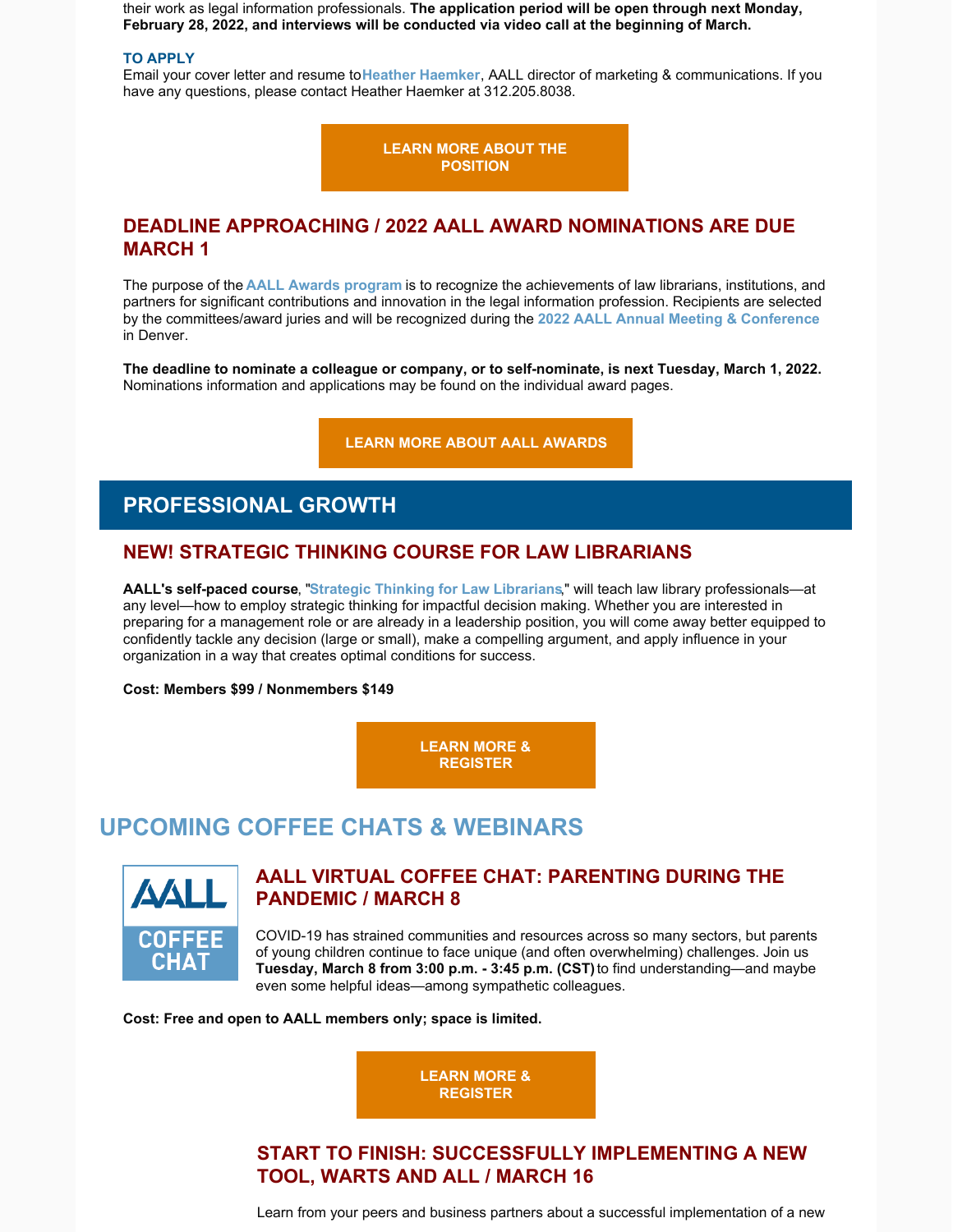

or updated library tool. Join us on **Wednesday, March 16 from 11:00 a.m. - 12:00 p.m. (CDT)** where your peers will discuss their roadmap to a successful implementation of a library resource and how they collaborated across departments and with business partners to meet their goals.

**Cost: Members - Free / Nonmembers - \$60**

### **LEARN MORE & [REGISTER](https://elearning.aallnet.org/products/start-to-finish-successfully-implementing-a-new-tool-warts-and-all)**



## **THOMSON REUTERS PARTNER WEBINAR: TALENT MANAGEMENT 3.0 AND SMALL ACTIONS, BIG WINS: HOW TO RETAIN TALENT IN HYBRID WORK / MARCH 23**

The future of work is changing quickly, and this future is here now. In 2022, understanding how blended work environments and a "remote-first mindset" influence key employees' stay and leave decisions is a necessity, not a nice-to-have. Join us on **Wednesday,**

**March 23 from 1:00 p.m. - 2:00 p.m. (CDT)** to learn what these micro actions are and hear from forwardthinking peers and leaders on how policies and behaviors create productive, value-driving outcomes in hybrid work environments.

**Cost: Members - Free / Nonmembers - \$60**

**LEARN MORE & [REGISTER](https://elearning.aallnet.org/products/talent-management-30-and-small-actions-big-wins-how-to-retain-talent-in-hybrid-work-thomson-reuters-partner-webinar)**

## **GRANTS & SCHOLARSHIPS**

## **APPLY FOR AN AALL SCHOLARSHIP AND/OR SHARE WITH A FRIEND OR COLLEAGUE**

AALL is committed to providing opportunities for your professional growth. Each year, the Association awards thousands of dollars in **[scholarships](https://www.aallnet.org/education-training/scholarships/)** to law school and library school students as well as to AALL members. The available **[scholarships](https://www.aallnet.org/education-training/scholarships/)** are listed on AALLNET.

**The deadline for applications is April 1, 2022.**For additional questions, please contact AALL at **[scholarships@aall.org](mailto:scholarships@aall.org)**.

**[LEARN](https://www.aallnet.org/education-training/scholarships/) MORE & APPLY**

## **APPLY FOR A LEXISNEXIS RESEARCH GRANT BY MAY 1**

The **AALL [LexisNexis](https://www.aallnet.org/about-us/who-we-are/committees-juries/lexisnexis-research-grant-jury/) Research Grant Jury** is **accepting applications through May 1** for grants from the **AALL Research Fund (An [Endowment](https://www.aallnet.org/education-training/grants/research-grants/) Established by LexisNexis)**. The jury may allocate \$5,000 between one or more applicants seeking funding for research that advances **[AALL's](https://www.aallnet.org/education-training/grants/research-grants/research-agenda/) [Research](https://www.aallnet.org/education-training/grants/research-grants/research-agenda/) Agenda**, which seeks to stimulate "a diverse range of scholarship related to and supportive of the profession of law librarianship."

If you have a research project that may benefit from this grant,**review the complete [guidelines](https://www.aallnet.org/education-training/grants/research-grants/)** and **[apply](https://www.aallnet.org/wp-content/uploads/2021/10/aall-grant-researchfund.pdf)**. Grants will be awarded and announced by the end of May.

**[LEARN](https://www.aallnet.org/wp-content/uploads/2021/10/aall-grant-researchfund.pdf) MORE & APPLY**

## **AALL CONTINUING EDUCATION GRANT / DUE MAY 12**

Does your chapter, special interest section, committee, or caucus have an educational event that needs funding? If so, consider applying for an **AALL [Continuing](https://www.aallnet.org/education-training/grants/cpe-program-grants/) Education Grant**. Grant requests are accepted at various times throughout the year. **The next deadline for grant applications is May 12, 2022.**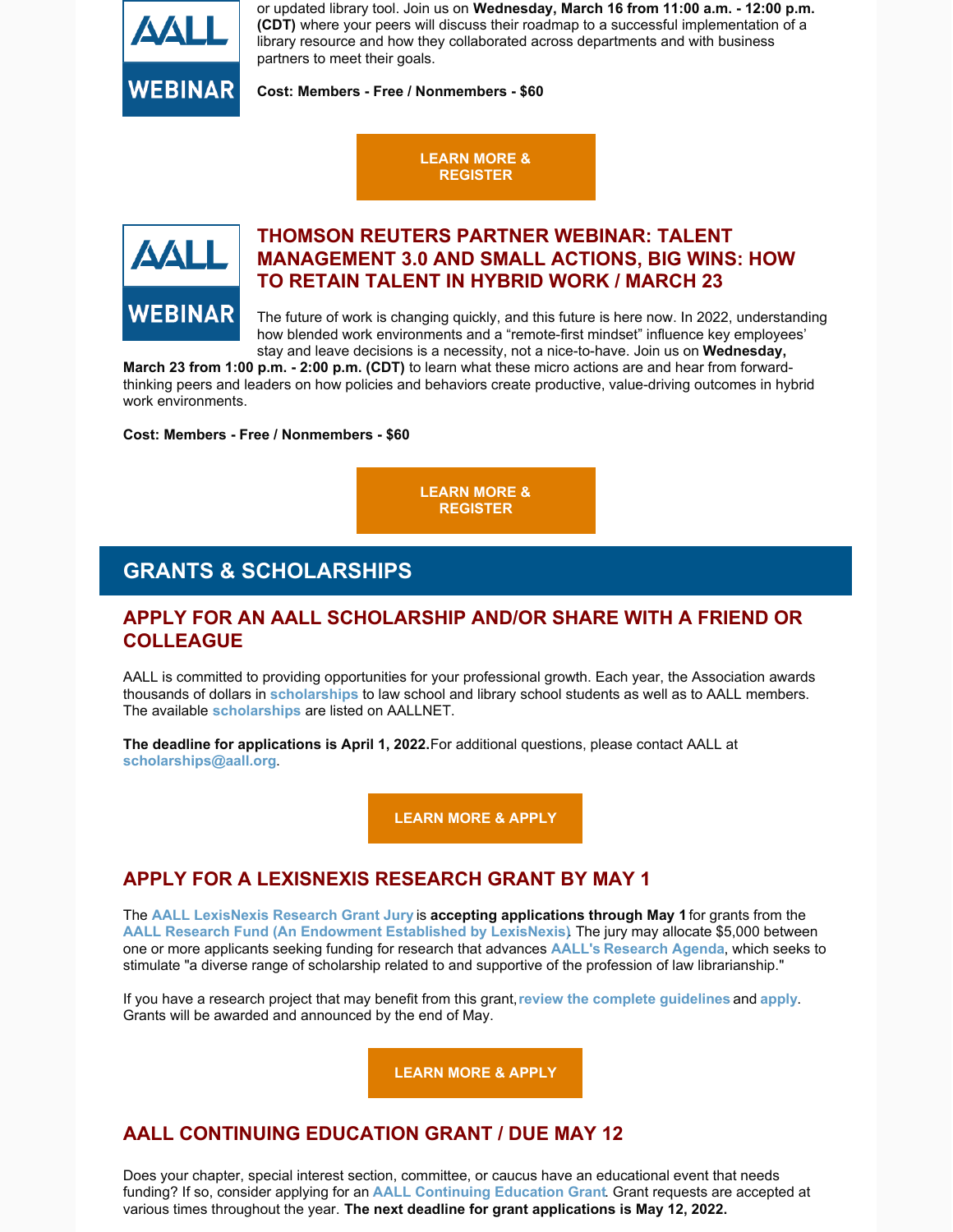## **COMMUNITY CORNER**

## **#WEAREAALL / GET TO KNOW HAVILAH STEINMAN BAKKEN**

AALL has created a fun video campaign to get to know our members. These video spotlights provide an opportunity for members to share a little something about themselves, what they love about AALL, and their hopes for the profession. **[Watch](https://www.aallnet.org/community/membership/meet-our-members/weareaall/) the latest video**featuring **Havilah [Steinman](https://www.aallnet.org/members_only/membership/IndividualFormPublicMembers/detail?id=2B865000000B3) Bakken**, reference librarian at the San Diego Law



Library and vice president of the **San Diego Law Libraries [\(SANDALL\)](http://www.sandallnet.org/) chapter of AALL**. Bakken, an AALL member since 2020, discusses how SANDALL has helped her grown in her career through mentorship opportunities that led to a part-time position at the San Diego Law Library and eventually grew to a full-time position. She also discusses the different leadership opportunities that AALL and SANDALL provide.

If you'd like to participate in this project, please contact**Heather [Haemker](mailto:hhaemker@aall.org)**, AALL's director of marketing & communications with the subject line "#WeAreAALL."

## **PEGA-SIS WEBINAR: SO, YOU WANNA CREATE AN INCLUSIVE WORKPLACE? PART 1: CULTURAL DIVERSITY / FEBRUARY 23**

This interview will explore how managers, supervisors, and employees can make the workplace more welcoming for all. Join us **tomorrow from 12:00 p.m. - 1:00 p.m. (CST)** for an engaging discussion with topics that include: (1) defining diversity, inclusion, and culture; (2) the power of assumptions and curiosity; and (3) unspoken cultural cues. *This series is brought to you by the Professional Engagement, Growth & [Advancement](https://www.aallnet.org/pegasis/) SIS and the AALL Continuing [Professional](https://www.aallnet.org/about-us/who-we-are/committees-juries/continuing-professional-education-committee/) Education Committee.*

**Cost: Members - Free / Nonmembers - \$60**

**LEARN MORE & [REGISTER](https://elearning.aallnet.org/products/live-interview-series-so-you-wanna-create-an-inclusive-workplace-part-1-cultural-diversity#tab-product_tab_overview)**

## **CARLIG & JLLC WEBINAR: GET REFUSAL & DOMESTIC VIOLENCE IN THE JEWISH COMMUNITY: CULTURALLY-COMPETENT SERVICES FROM CIVIL AND HALACHIC PERSPECTIVES / FEBRUARY 28**

This program, jointly organized by the Customary and Religious Law Interest Group (CARLIG) and AALL's Jewish Law Librarians Caucus (JLLC), will feature guest speakers from prominent female-led Jewish nonprofits who will discuss domestic violence in the Jewish community, from both civil law and religious law perspectives. Join us **next Monday, February 28 from 11:00 a.m. - 12:00 p.m. (CST),**to learn about the crisis of get refusal, which has unfortunately been exacerbated by the COVID-19 pandemic, as well as how to go about conducting legal research in this niche and complex area of the law. *This program is made possible by a grant from the AALL Continuing Education Grants Program and Bloomberg Law.*

#### **This webinar is free and open to all AALL members.**

**LEARN MORE & [REGISTER](https://www.aallnet.org/forms/meeting/MeetingFormPublic/view?id=7F4E600000054)**

### **PEGA-SIS WEBINAR: SO, YOU WANNA CREATE AN INCLUSIVE WORKPLACE? PART 2: INVISIBLE DISABILITIES / MARCH 17**

This is the second in a two-part series about creating an inclusive workplace, and the focus of this part is invisible disabilities. Join us **Thursday, March 17 from 12:00 p.m. - 1:00 p.m. (CDT)**for an engaging discussion where panelists will explore three questions:

- Why should you make your workplace more inclusive for people with invisible disabilities?
- How can you make your workplace more inclusive for people with invisible disabilities?